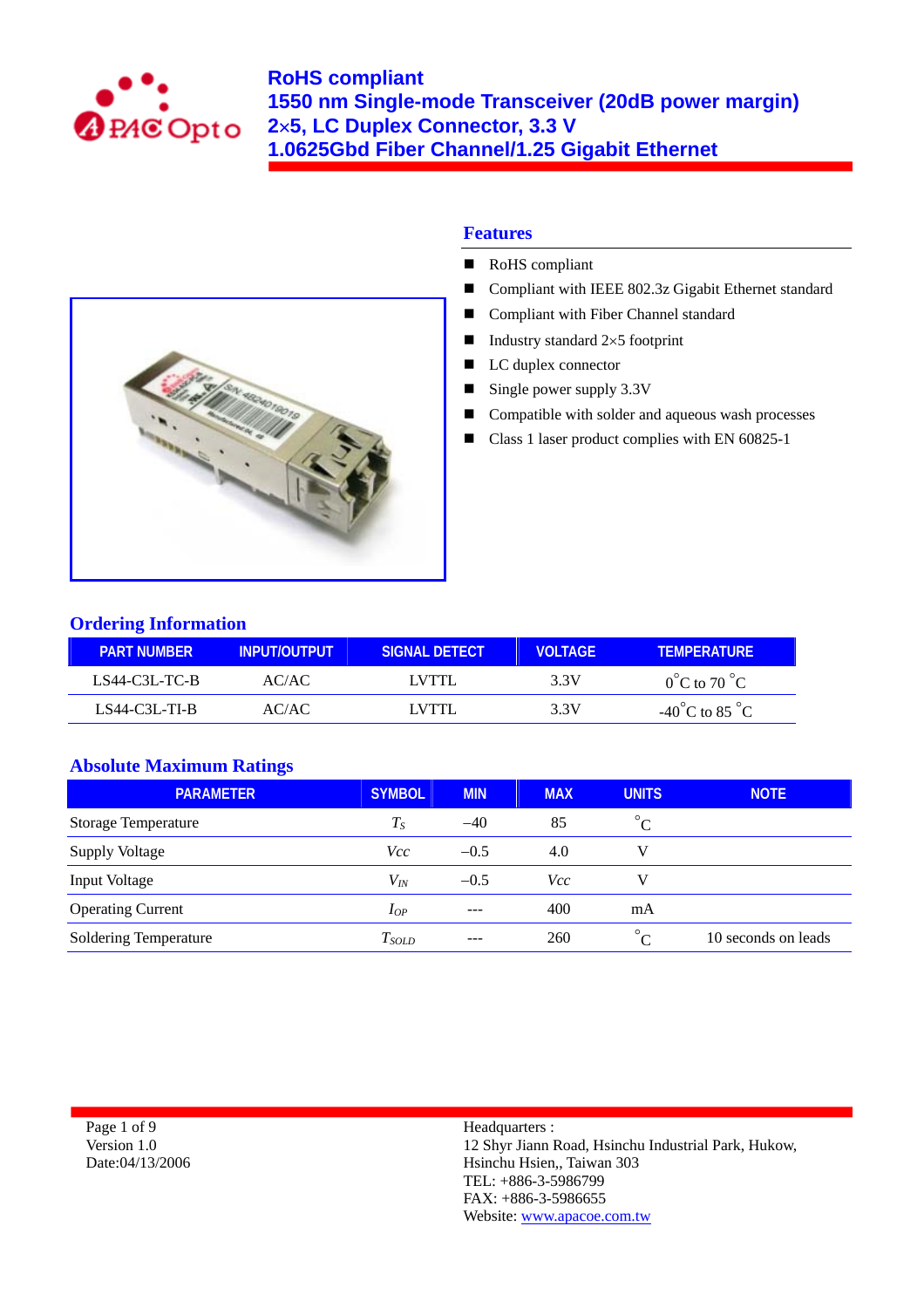

## **Operating Environment**

| <b>PARAMETER</b>                  | <b>SYMBOL</b> | <b>MIN</b>    | <b>MAX</b> | <b>UNITS</b> | <b>NOTE</b> |
|-----------------------------------|---------------|---------------|------------|--------------|-------------|
|                                   |               |               | 70         | $\circ$      |             |
| <b>Case Operating Temperature</b> | $T_C$         | $-40$         | 85         |              |             |
| <b>Supply Voltage</b>             | Vcc           | 3.1           | 3.5        |              |             |
| <b>Supply Current</b>             | lcc           | $\frac{1}{2}$ | 300        | mA           |             |

## **Transmitter Electro-optical Characteristics**

# *Vcc* = 3.1 V to 3.5 V,  $T_c = 0^\circ$ C to 70 °C (-40 °C to 85 °C)

| <b>PARAMETER</b>                                      | <b>SYMBOL</b>     | <b>MIN</b> | TYP. | <b>MAX</b>                | <b>UNITS</b> | <b>NOTE</b> |
|-------------------------------------------------------|-------------------|------------|------|---------------------------|--------------|-------------|
| <b>Output Optical Power</b><br>$9/125 \ \mu m$ fiber  | $P_{out}$         | $-4$       |      | $+1$                      | dBm          | Average     |
| <b>Extinction Ratio</b>                               | ER                | 7          | ---  |                           | dB           |             |
| Center Wavelength                                     | $\lambda_C$       | 1530       | 1550 | 1570                      | nm           |             |
| Spectral Width (-20dB)                                | $\Delta \lambda$  | ---        |      | 1                         | nm           |             |
| Side Mode Suppression Ratio                           | <b>SMSR</b>       | 30         |      |                           | dB           |             |
| Rise/Fall Time $(20-80%)$                             | $T_{r,f}$         | ---        |      | 260                       | ps           |             |
| <b>Relative Intensity Noise</b>                       | <b>RIN</b>        |            |      | $-117$                    | dB/Hz        |             |
| <b>Total Jitter</b>                                   | ТJ                |            |      | 227                       | ps           |             |
| Output Eye                                            |                   |            |      | Compliant with IEEE802.3z |              |             |
| Max. $P_{out}$ TX-DISABLE Asserted                    | $P_{OFF}$         |            |      | $-45$                     | dBm          |             |
| Disable input voltage-High                            | $T_{dis-H}$       | 2.2        |      | ---                       | V            |             |
| Disable input voltage-Low                             | $T_{dis-L}$       |            |      | 0.6                       | V            |             |
| <b>Transmitter Data Input Differential</b><br>Voltage | $V_{\text{DIFF}}$ | 0.4        |      | 2.0                       | V            |             |

Page 2 of 9 Version 1.0 Date:04/13/2006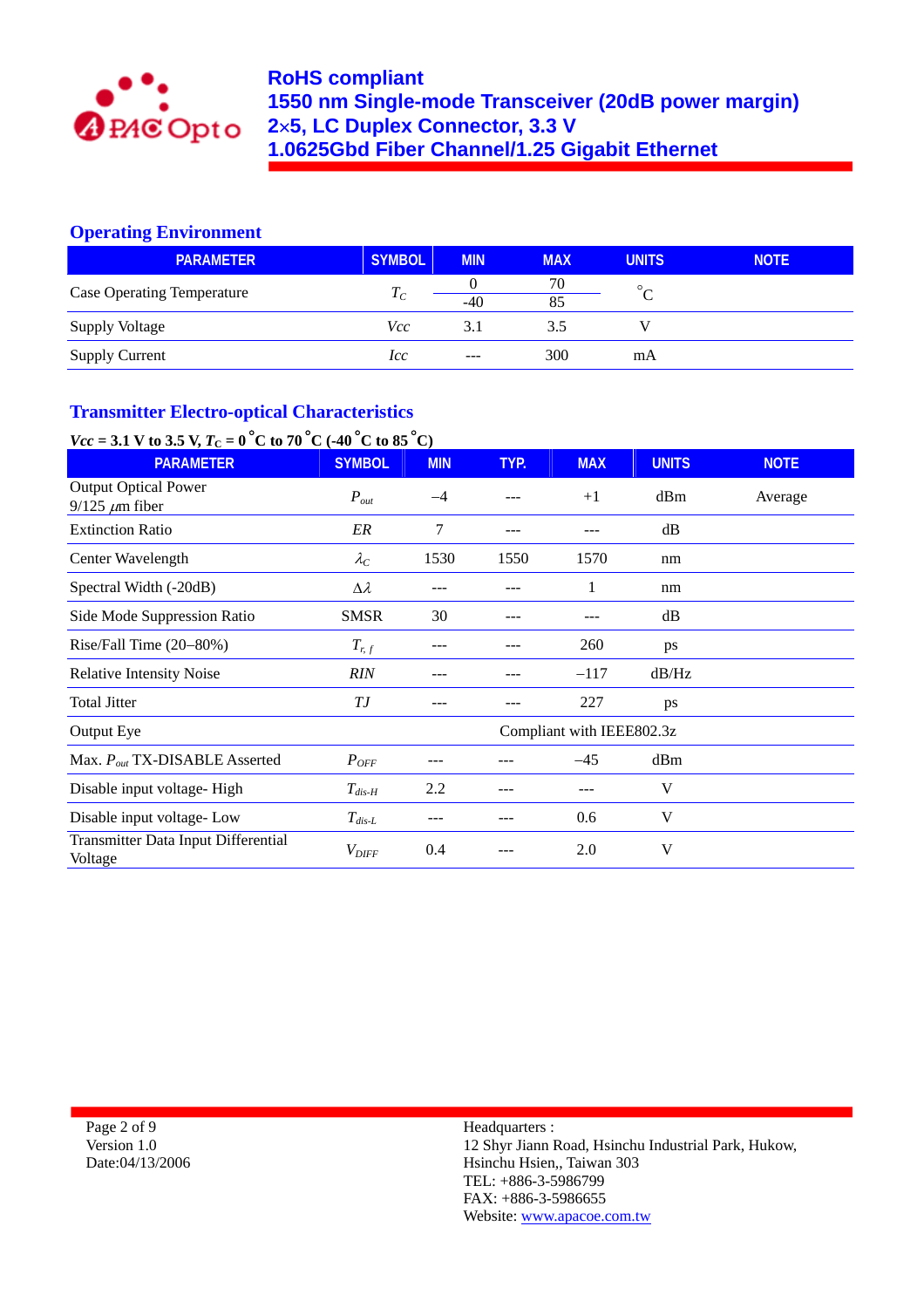

## **RoHS compliant 1550 nm Single-mode Transceiver (20dB power margin) 2**×**5, LC Duplex Connector, 3.3 V 1.0625Gbd Fiber Channel/1.25 Gigabit Ethernet**

## **Receiver electro-optical characteristics**

*Vcc* = 3.1 V to 3.5 V,  $T_c = 0^\circ \text{C}$  to 70  $^{\circ} \text{C}$  (-40  $^{\circ} \text{C}$  to 85  $^{\circ} \text{C}$ )

| <b>PARAMETER</b>                                    | <b>SYMBOL</b>       | <b>MIN</b> | TYP.  | <b>MAX</b> | <b>UNITS</b> | <b>NOTE</b>      |
|-----------------------------------------------------|---------------------|------------|-------|------------|--------------|------------------|
| <b>Optical Input Power-maximum</b>                  | $P_{I\!N}$          | $-1$       |       |            | dBm          | $BER < 10^{-12}$ |
| <b>Optical Input Power-minimum</b><br>(Sensitivity) | $P_{I\!N}$          | ---        | $-27$ | $-24$      | dBm          | $BER < 10^{-12}$ |
| <b>Operating Center Wavelength</b>                  | $\lambda_C$         | 1260       |       | 1610       | nm           |                  |
| <b>Optical Return Loss</b>                          | <b>ORL</b>          | 12         |       |            | dB           |                  |
| Signal Detect-Asserted                              | $P_{A}$             |            |       | $-24$      | dBm          |                  |
| <b>Signal Detect-Deasserted</b>                     | $P_D$               | $-35$      |       |            | dBm          |                  |
| Signal Detect-Hysteresis                            | $P_A - P_D$         | 1.0        |       |            | dB           |                  |
| Signal Detect Voltage - High                        | $V_{OH}$            | 2.4        |       | <i>Vcc</i> | V            |                  |
| Signal Detect Voltage -Low                          | $V_{OL}$            | $\theta$   |       | 0.5        | V            |                  |
| Data Output Rise, Fall Time<br>$(20 - 80\%)$        | $T_{r,f}$           |            |       | 0.35       | ns           |                  |
| Data Output Differential Voltage                    | $V_{\mathit{DIFF}}$ | 0.5        |       | 1.8        | V            |                  |

Page 3 of 9 Version 1.0 Date:04/13/2006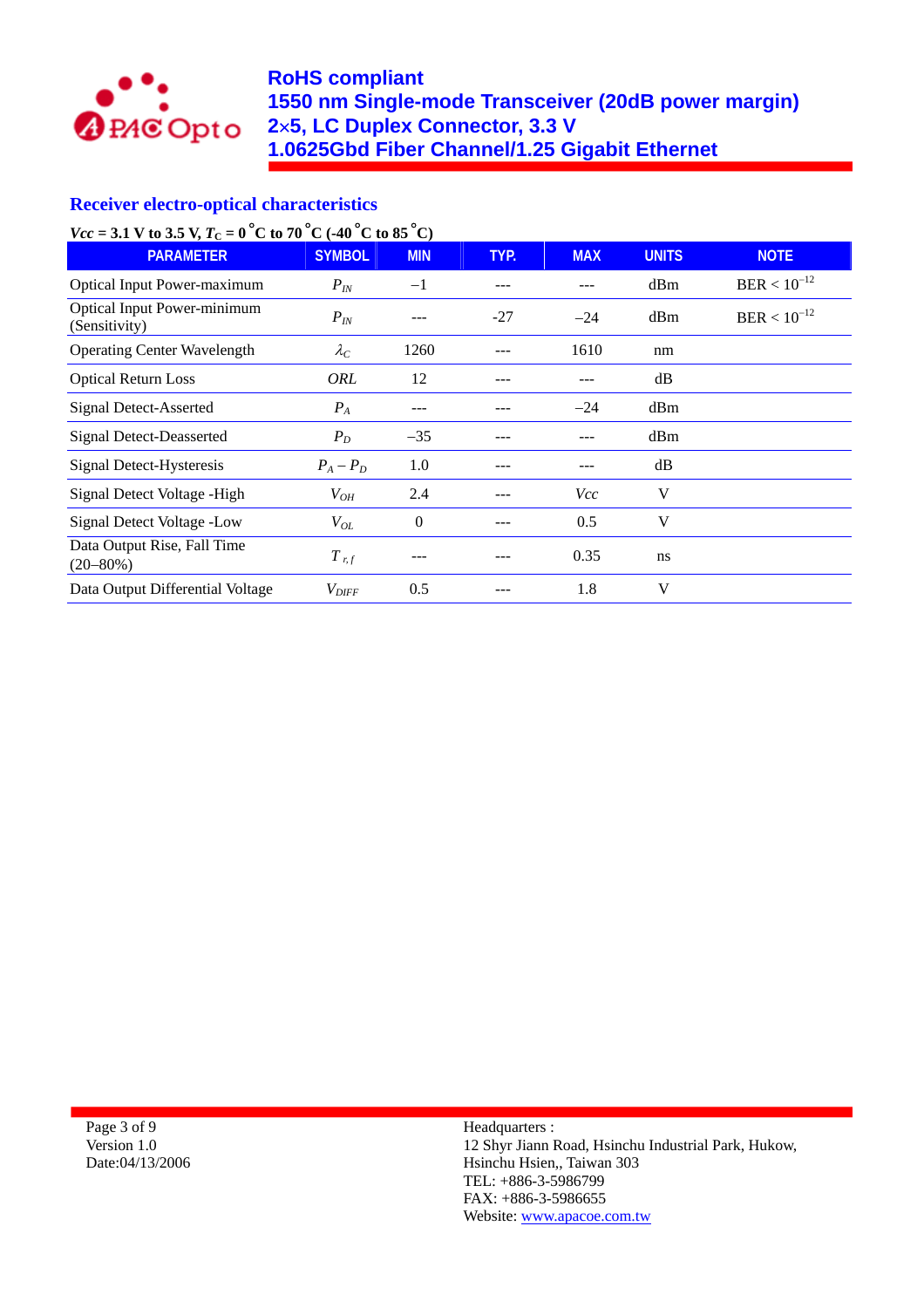

#### **Block Diagram of Transceiver**



#### **Transmitter Section**

The transmitter section consists of a 1310 nm laser in an eye safe optical subassembly (OSA) which mates to the fiber cable. The laser OSA is driven by a LD driver IC which converts differential input LVPECL logic signals into an analog laser driving current.

#### **Receiver Section**

The receiver utilizes a MSM detector integrated with a trans-impedance preamplifier in an OSA. This OSA is connected to a circuit providing post-amplification quantization, and optical signal detection.

#### **Receiver Signal Detect**

Signal Detect is a basic fiber failure indicator. This is a single-ended LVTTL output. As the input optical power is decreased, Signal Detect will switch from high to low (deassert point) somewhere between sensitivity and the no light input level. As the input optical power is increased from very low levels, Signal Detect will switch back from low to high (assert point). The assert level will be at least 1.0 dB higher than the deassert level.

Page 4 of 9 Version 1.0 Date:04/13/2006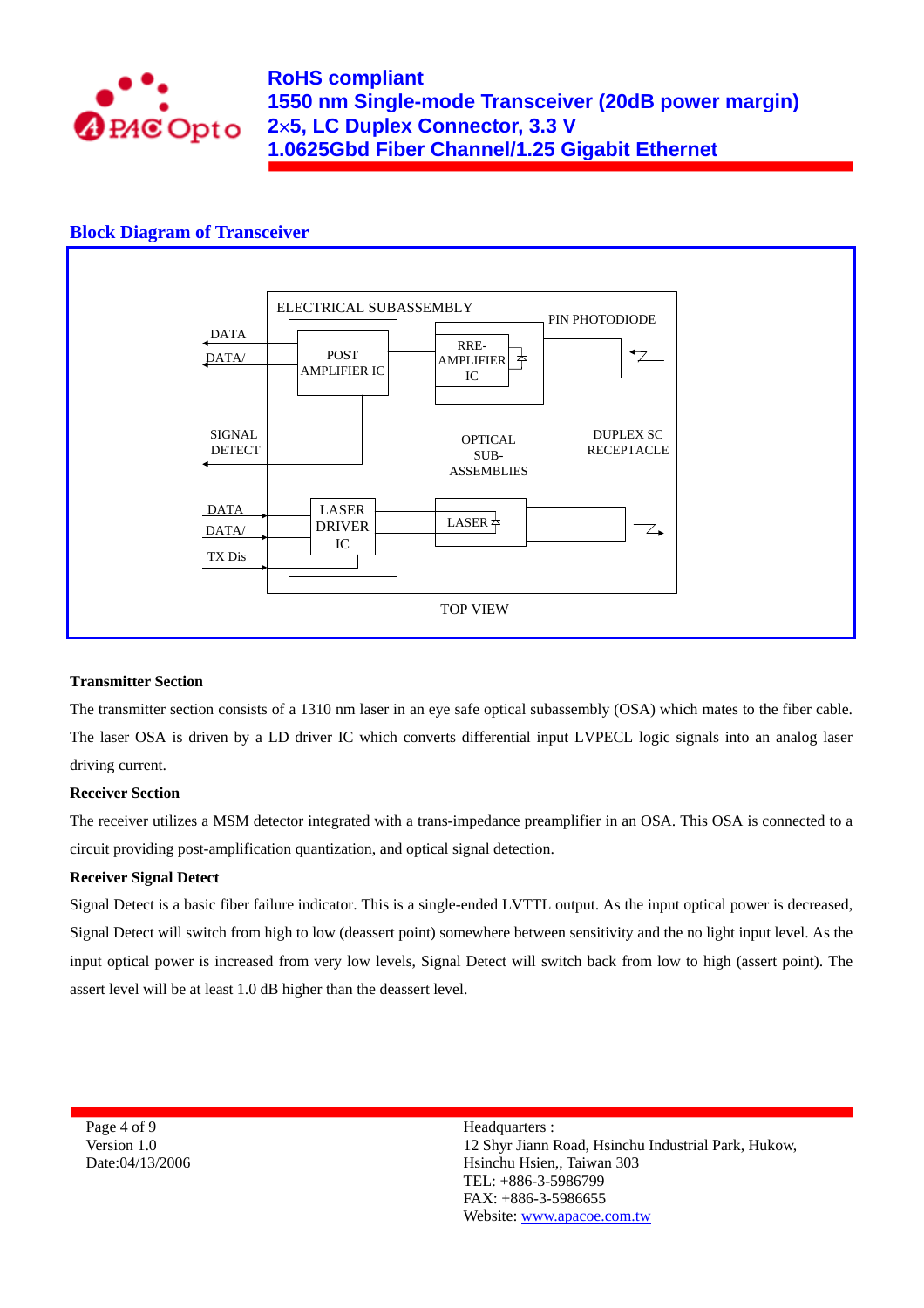

### **Connection Diagram**



| <b>PIN</b> | <b>SYMBOL</b> | <b>DESCRIPTION</b>                                                                                                                                                                                                                                                                                    |
|------------|---------------|-------------------------------------------------------------------------------------------------------------------------------------------------------------------------------------------------------------------------------------------------------------------------------------------------------|
| 1          | RX GND        | Receiver Signal Ground.<br>Directly connect this pin to the receiver ground plane.                                                                                                                                                                                                                    |
| 2          | $V_{CCR}$     | <b>Receiver Power Supply</b><br>Provide +3.3 Vdc via the recommended receiver power supply filter circuit. Locate the power supply filter<br>circuit as close as possible to the $V_{CCR}$ pin.                                                                                                       |
| 3          | $\cal SD$     | Signal Detect.<br>Normal optical input levels to the receiver result in a logic "1" output, V <sub>OH</sub> , asserted. Low input optical levels<br>to the receiver result in a fault condition indicated by a logic "0" output $V_{OL}$ , deasserted Signal Detect is a<br>single-ended LVTTLoutput. |
| 4          | $RD-$         | Receiver Data Output-Bar<br>Internally ac coupled (100nF). Terminate this differential data output with a 50 $\Omega$ line and a 50 $\Omega$ load at the<br>follow-on device (See recommended circuit schematic)                                                                                      |
| 5          | $RD+$         | <b>Receiver Data Output</b><br>Internally ac coupled (100nF). Terminate this differential data output with a 50 $\Omega$ line and a 50 $\Omega$ load at the<br>follow-on device (See recommended circuit schematic)                                                                                   |
| 6          | $V_{CCT}$     | Transmitter Power Supply.<br>Provide +3.3 Vdc via the recommended transmitter power supply filter circuit. Locate the power supply filter<br>circuit as close as possible to the $V_{CCT}$ pin.                                                                                                       |
| $\tau$     | TX GND        | Transmitter Signal Ground.<br>Directly connect this pin to the transmitter signal ground plane. Directly connect this pin to the transmitter<br>ground plane.                                                                                                                                         |
| 8          | $TX_{DIS}$    | <b>Transmitter Disable.</b><br>Connect this pin to +3.3V TTL logic high "1" to disable transmitter. To enable module connect to TTL logic<br>low "0" or open.                                                                                                                                         |
| 9          | $TD+$         | Transmitter Data In.<br>Requires an ac coupled input. The input stage is internally biased and $50\Omega$ terminated. (See recommended<br>circuit schematic)                                                                                                                                          |
| 10         | $TD-$         | Transmitter Data In-Bar.<br>Requires an ac coupled input. The input stage is internally biased and $50\Omega$ terminated. (See recommended<br>circuit schematic)                                                                                                                                      |

Page 5 of 9 Version 1.0 Date:04/13/2006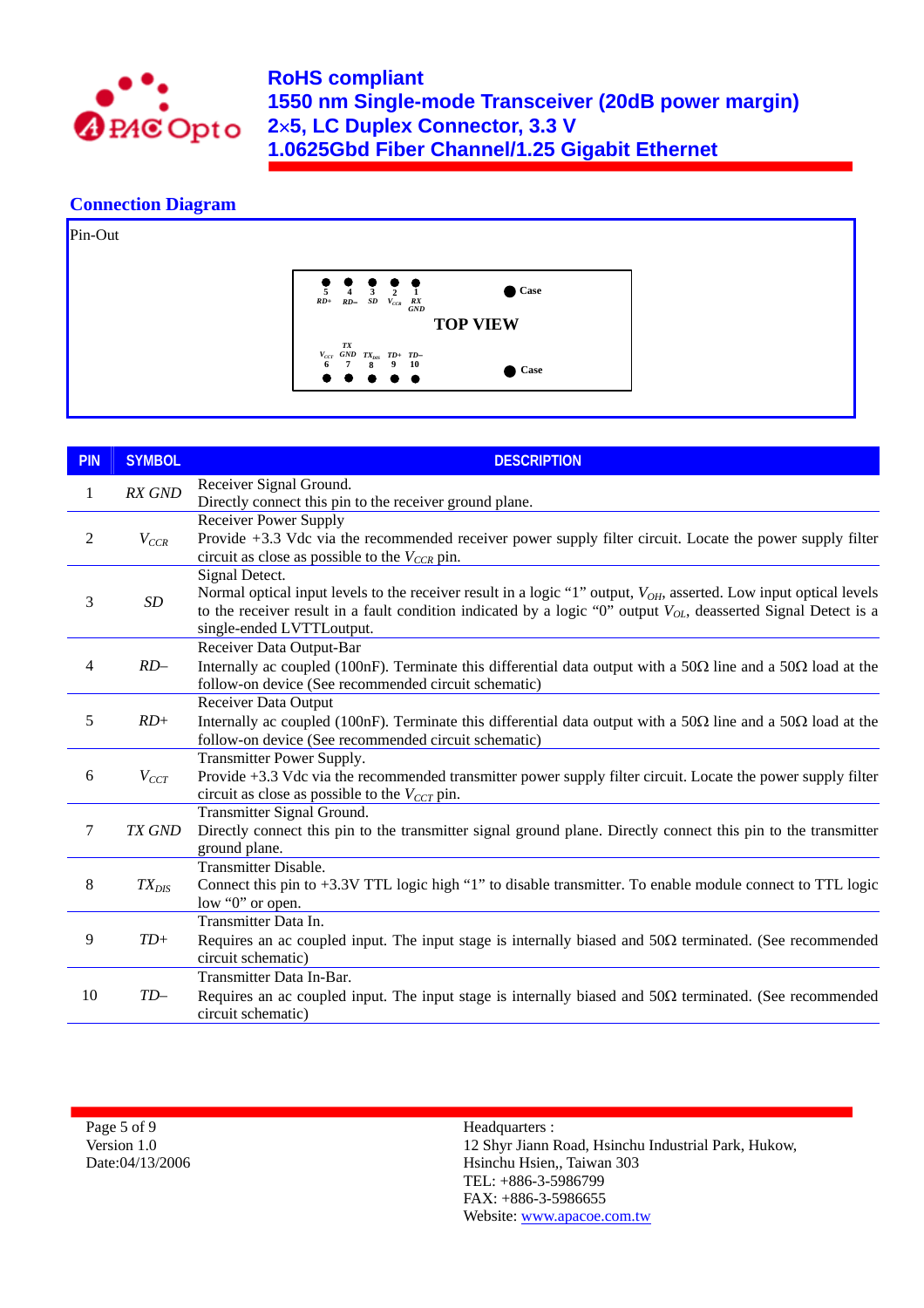

## **RoHS compliant 1550 nm Single-mode Transceiver (20dB power margin) 2**×**5, LC Duplex Connector, 3.3 V 1.0625Gbd Fiber Channel/1.25 Gigabit Ethernet**

### **Recommended Circuit Schematic**



In order to get proper functionality, a recommended circuit is provided in above recommended circuit schematic. When designing the circuit interface, there are a few fundamental guidelines to follow.

- (1) The differential data lines should be treated as 50  $\Omega$  Micro strip or strip line transmission lines. This will help to minimize the parasitic inductance and capacitance effects. Locate termination at the received signal end of the transmission line. The length of these lines should be kept short and of equal length.
- (2) For the high speed signal lines, differential signals should be used, not single-ended signals, and these differential signals need to be loaded symmetrically to prevent unbalanced currents which will cause distortion in the signal.
- (3) Multi layer plane PCB is best for distribution of *VCC*, returning ground currents, forming transmission lines and shielding, Also, it is important to suppress noise from influencing the fiber-optic transceiver performance, especially the receiver circuit.
- (4) A separate proper power supply filter circuits shown in Figure for the transmitter and receiver sections. These filter circuits suppress *Vcc* noise over a broad frequency range, this prevents receiver sensitivity degradation due to  $V_{CC}$  noise.
- (5) Surface-mount components are recommended. Use ceramic bypass capacitors for the  $0.1 \mu$ F capacitors and a surface-mount coil inductor for  $1 \mu$ H inductor. Ferrite beads can be used to replace the coil inductors when using quieter *V<sub>CC</sub>* supplies, but a coil inductor is recommended over a ferrite bead. All power supply components need to be placed physically next to the  $V_{CC}$  pins of the receiver and transmitter.
- (6) Use a good, uniform ground plane with a minimum number of holes to provide a low-inductance ground current return for the power supply currents.

Page 6 of 9 Version 1.0 Date:04/13/2006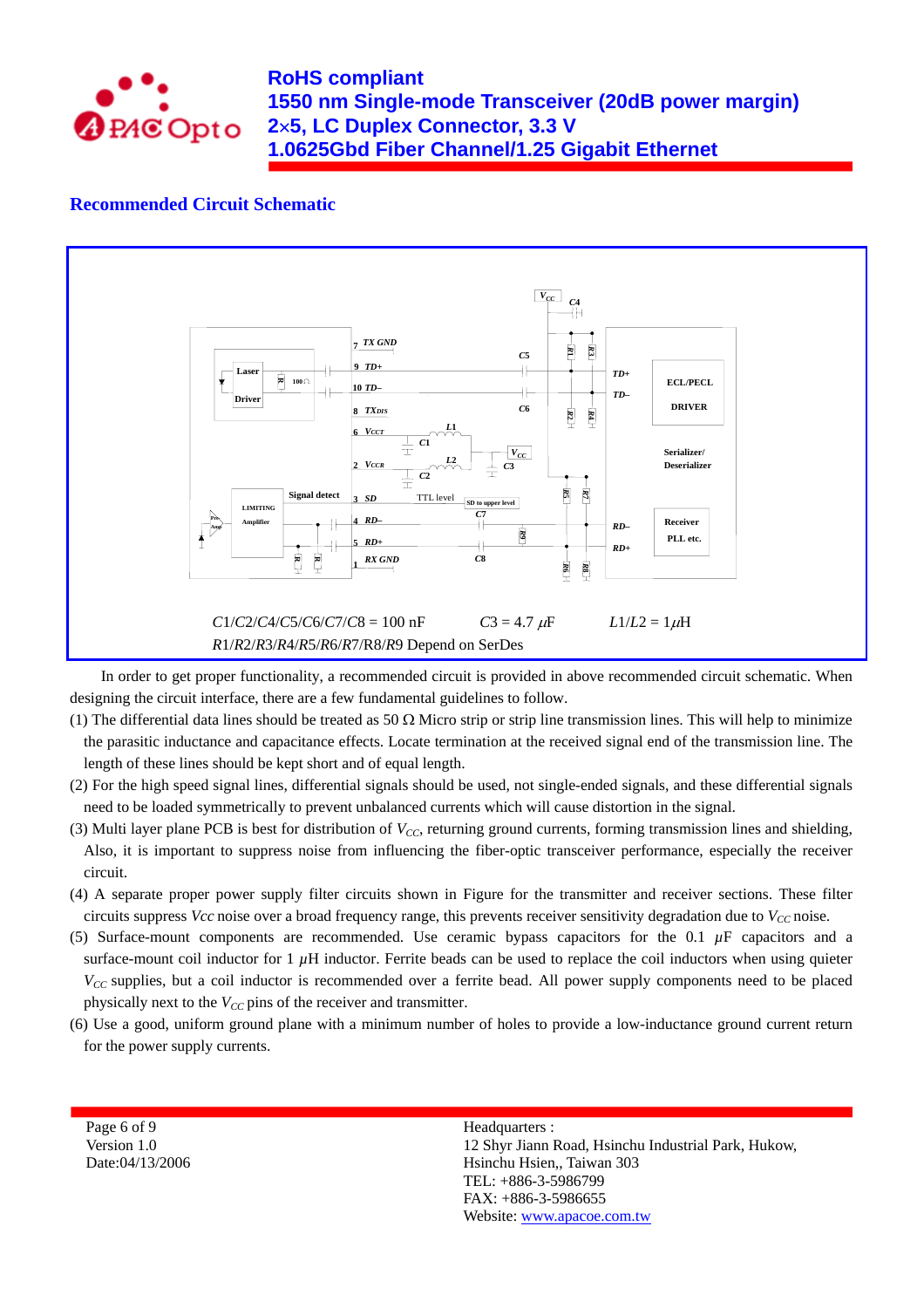

## **RoHS compliant 1550 nm Single-mode Transceiver (20dB power margin) 2**×**5, LC Duplex Connector, 3.3 V 1.0625Gbd Fiber Channel/1.25 Gigabit Ethernet**

## **Drawing Dimensions**



Page 7 of 9 Version 1.0 Date:04/13/2006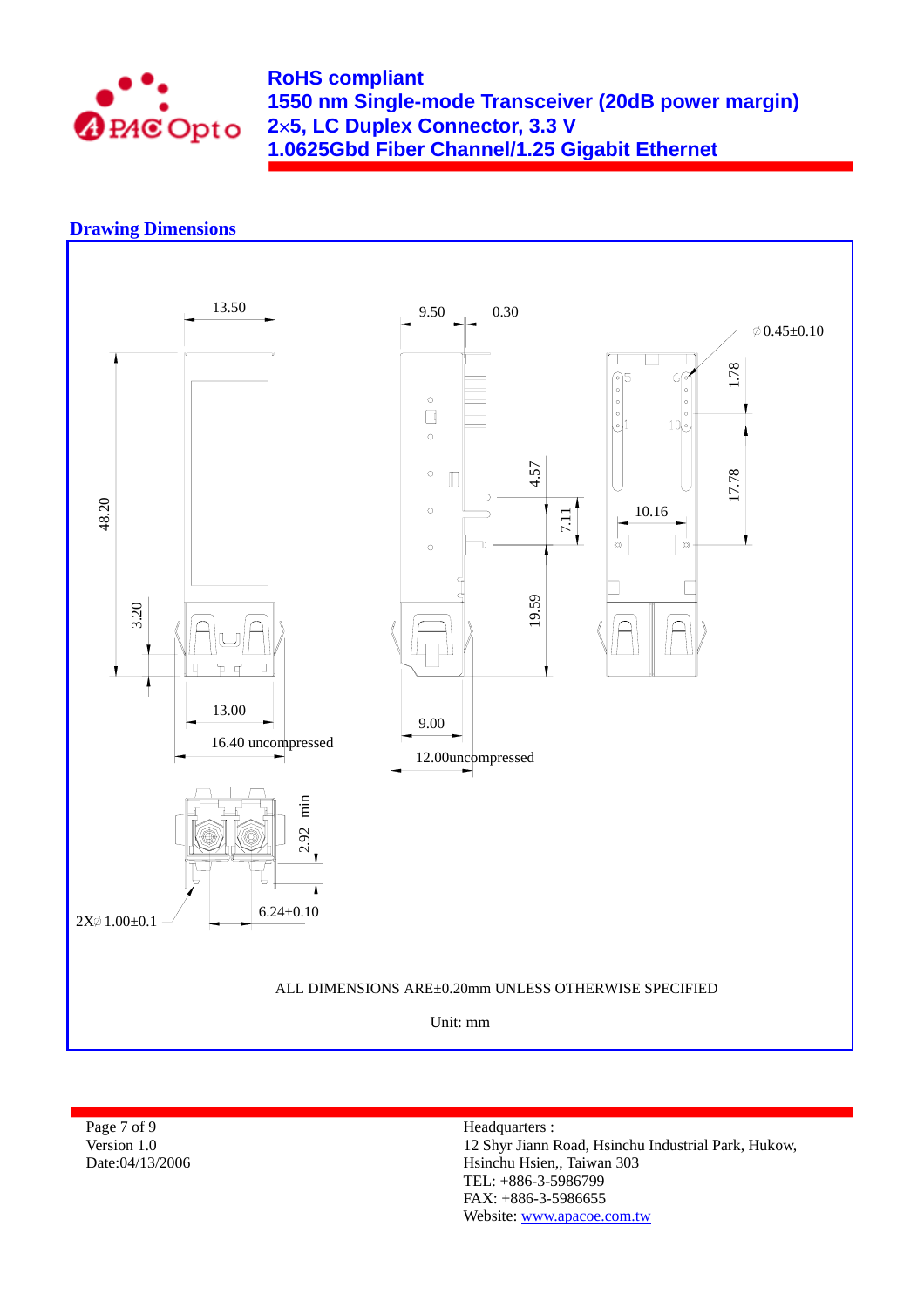

### **Recommended Board Layout Hole Pattern**



This transceiver is compatible with industry standard wave or hand solder processes. After wash process, all moisture must be completely remove from the module. The transceiver is supplied with a process plug to prevent contamination during wave solder and aqueous rinse as well as during handling, shipping or storage.

Solder fluxes should be water-soluble, organic solder fluxes. Recommended cleaning and degreasing chemicals for these transceivers are alcohol's (methyl, isopropyl, isobutyl), aliphatics (hexane, heptane) and other chemicals, such as soap solution or naphtha. Do not use partially halogenated hydrocarbons for cleaning/degreasing.

Page 8 of 9 Version 1.0 Date:04/13/2006